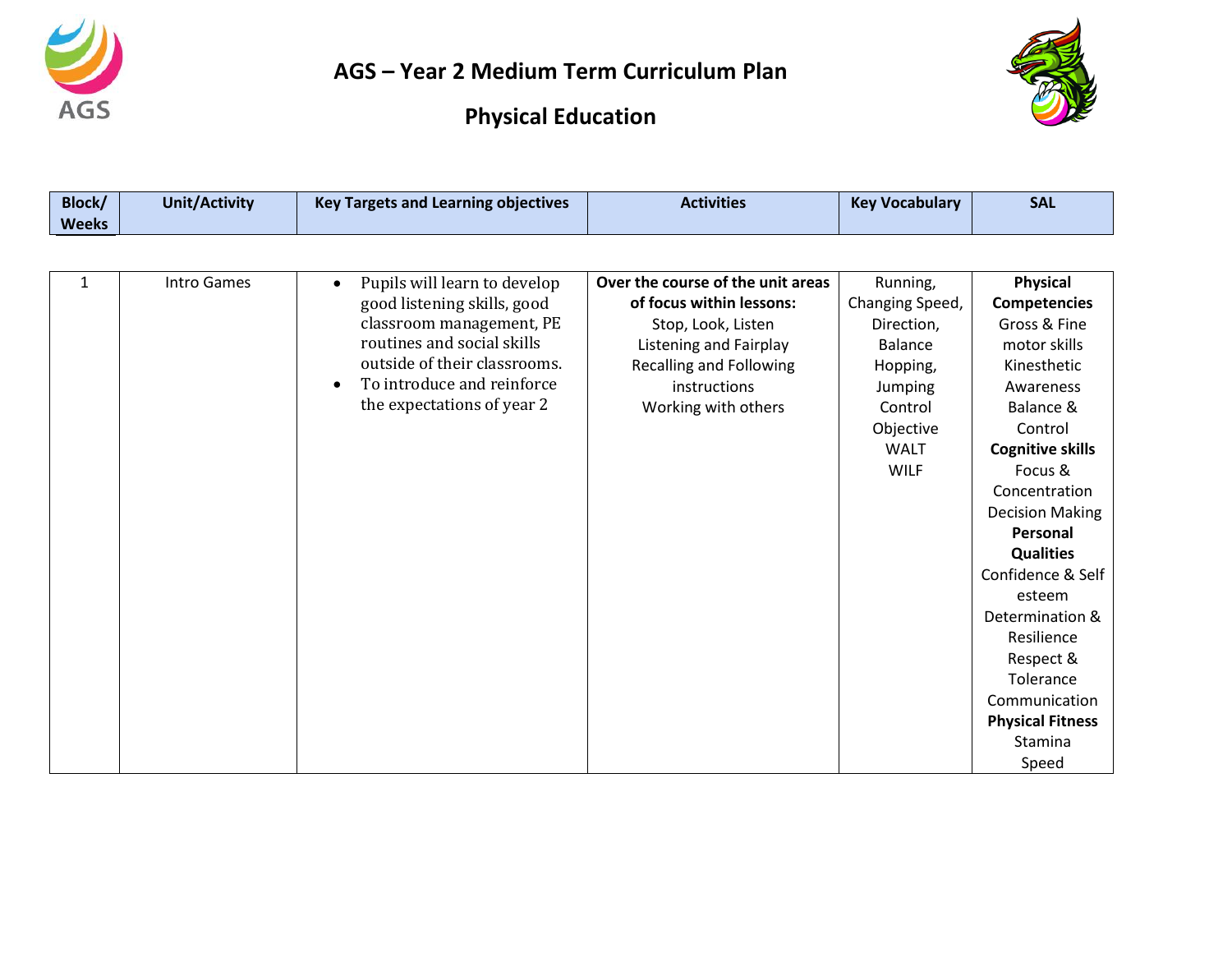



| <b>Ball Skills</b> | Pupils will focus on<br>$\bullet$          | Over the course of the unit areas | Control         | <b>Physical</b>         |
|--------------------|--------------------------------------------|-----------------------------------|-----------------|-------------------------|
|                    | developing ball skills                     | of focus within lessons:          | <b>Balance</b>  | <b>Competencies</b>     |
|                    | showing control with some                  | <b>Ball Familarisation</b>        | Coordination    | Gross & Fine            |
|                    | fluency and accuracy, using a              | Travelling with and without the   | Space           | motor skills            |
|                    | range of sending and                       | ball                              | Power           | Balance &               |
|                    | receiving techniques using                 | Sending & Receiving               | Accuracy        | Control                 |
|                    | different parts of the                     | Space                             | Footwork        | <b>Cognitive skills</b> |
|                    | body/pieces of equipment.                  | <b>Rules and Scoring</b>          | Stopping        | Focus &                 |
|                    | Pupils will develop and                    |                                   | Move            | Concentration           |
|                    | understanding of the                       |                                   |                 | <b>Decision Making</b>  |
|                    | movement, maintaining                      |                                   |                 | Creativity              |
|                    | possession of the ball as an               |                                   |                 | Personal                |
|                    | individual or as a team and                |                                   |                 | <b>Qualities</b>        |
|                    | moving into space.                         |                                   |                 | Responsibility &        |
|                    | Show understanding of basic                |                                   |                 | Leadership              |
|                    | games and following the<br>rules.          |                                   |                 | Respect &               |
|                    |                                            |                                   |                 | Tolerance               |
|                    |                                            |                                   |                 | Communication           |
|                    |                                            |                                   |                 | <b>Physical Fitness</b> |
|                    |                                            |                                   |                 | Core Stability &        |
|                    |                                            |                                   |                 | Strength                |
|                    |                                            |                                   |                 | Flexibility             |
| Coordination and   | Pupils will be developing and<br>$\bullet$ | Over the course of the unit areas | Flow            | <b>Physical</b>         |
| <b>Balance</b>     | replicate body management                  | of focus within lessons:          | Slide           | <b>Competencies</b>     |
| (Gymnastics)       | skills. Pupils should explore              | Counter balancing                 | Pull            | Gross & Fine            |
|                    | and improve the quality of                 | <b>Travelling</b>                 | Roll            | motor skills            |
|                    | their actions, body shapes                 | Rotation                          | Shape           | Kinaesthetic            |
|                    | and balances firstly on the                | <b>Balancing on apparatus</b>     | Routine         | Awareness               |
|                    | floor and across apparatus.                | Jumping and vaulting              | Turn            | Balance &               |
|                    | Pupils will incorporate                    | Sequencing and routine            | Stretch         | Control                 |
|                    | control, levels and different              |                                   | Explosive       | Coordingation &         |
|                    | speeds into simple sequences               |                                   | Counter balance | Fluency                 |
|                    | Pupils will begin to                       |                                   | Vaulting        | Rhythym &               |
|                    | appreciate good                            |                                   | Apparatus       | Timing                  |
|                    | performances and                           |                                   | Under           | <b>Cognitive skills</b> |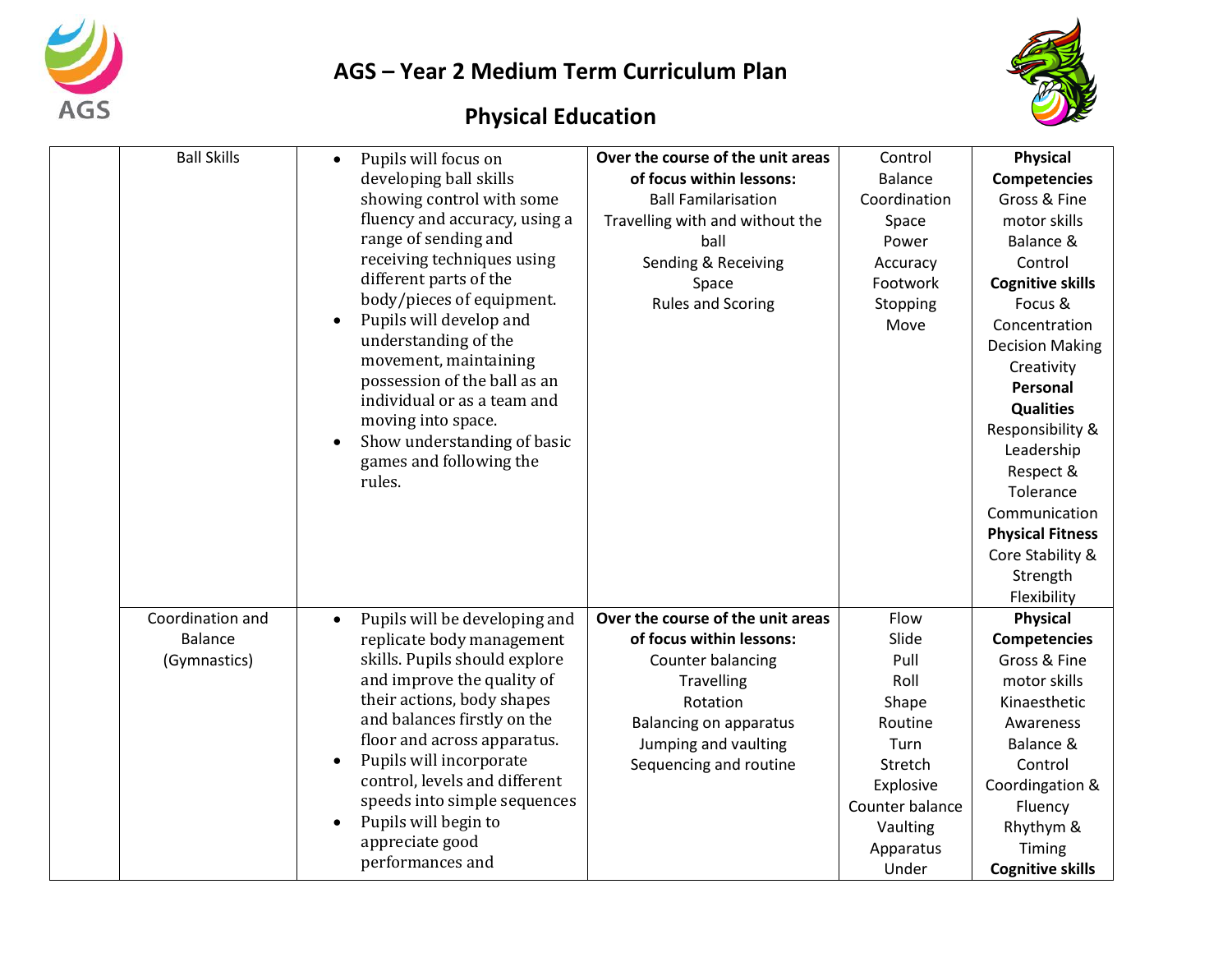



|                                      | understanding some<br>reasoning for this<br>Pupils will progressively<br>learn how to lift and lay out<br>apparatus safely.                                                                                                                                                                                                                                                                                                                                                                                             |                                                                                                                                                                                                                                    | Over                                                                                                                                            | Focus &<br>Concentration<br>Creativity<br>Personal<br><b>Qualities</b>                                                                                                     |
|--------------------------------------|-------------------------------------------------------------------------------------------------------------------------------------------------------------------------------------------------------------------------------------------------------------------------------------------------------------------------------------------------------------------------------------------------------------------------------------------------------------------------------------------------------------------------|------------------------------------------------------------------------------------------------------------------------------------------------------------------------------------------------------------------------------------|-------------------------------------------------------------------------------------------------------------------------------------------------|----------------------------------------------------------------------------------------------------------------------------------------------------------------------------|
|                                      |                                                                                                                                                                                                                                                                                                                                                                                                                                                                                                                         |                                                                                                                                                                                                                                    |                                                                                                                                                 | Confidence & Self<br>esteem<br>Determination &<br>Resilience<br><b>Physical Fitness</b><br>Core Stability &<br>Strength<br>Flexibility                                     |
|                                      |                                                                                                                                                                                                                                                                                                                                                                                                                                                                                                                         |                                                                                                                                                                                                                                    |                                                                                                                                                 |                                                                                                                                                                            |
| Sports Day Prep/<br><b>Athletics</b> | In this unit pupils will<br>$\bullet$<br>experience simple modified<br>running, jumping and<br>throwing activities.<br>Pupils will accurately<br>replicate running challenges<br>and competitions that<br>require speed and stamina<br>appropriate to the age range.<br>In all athletic based activities<br>pupils will engage in<br>performing skills and<br>measuring outcomes as a<br>marker for performance.<br>Pupils will focus on<br>developing and improving<br>their running technique and<br>concept of pace. | Over the course of the unit areas<br>of focus within lessons:<br><b>Sprint Running</b><br><b>Running - Relays</b><br>Jumping - High and Long<br>Throwing for Accuracy<br>Throwing for distance<br><b>Balance</b><br><b>Hurdles</b> | Running<br>Jumping<br>Pushing<br>Pulling<br>Throwing<br><b>Stance</b><br>Accuracy<br>Ready position<br>Power<br>Speed<br><b>Balance</b><br>Pace | Personal<br><b>Qualities</b><br>Motivation<br>Confidence & Self<br>esteem<br>Determination &<br>Resilience<br>Communication<br><b>Physical Fitness</b><br>Stamina<br>Speed |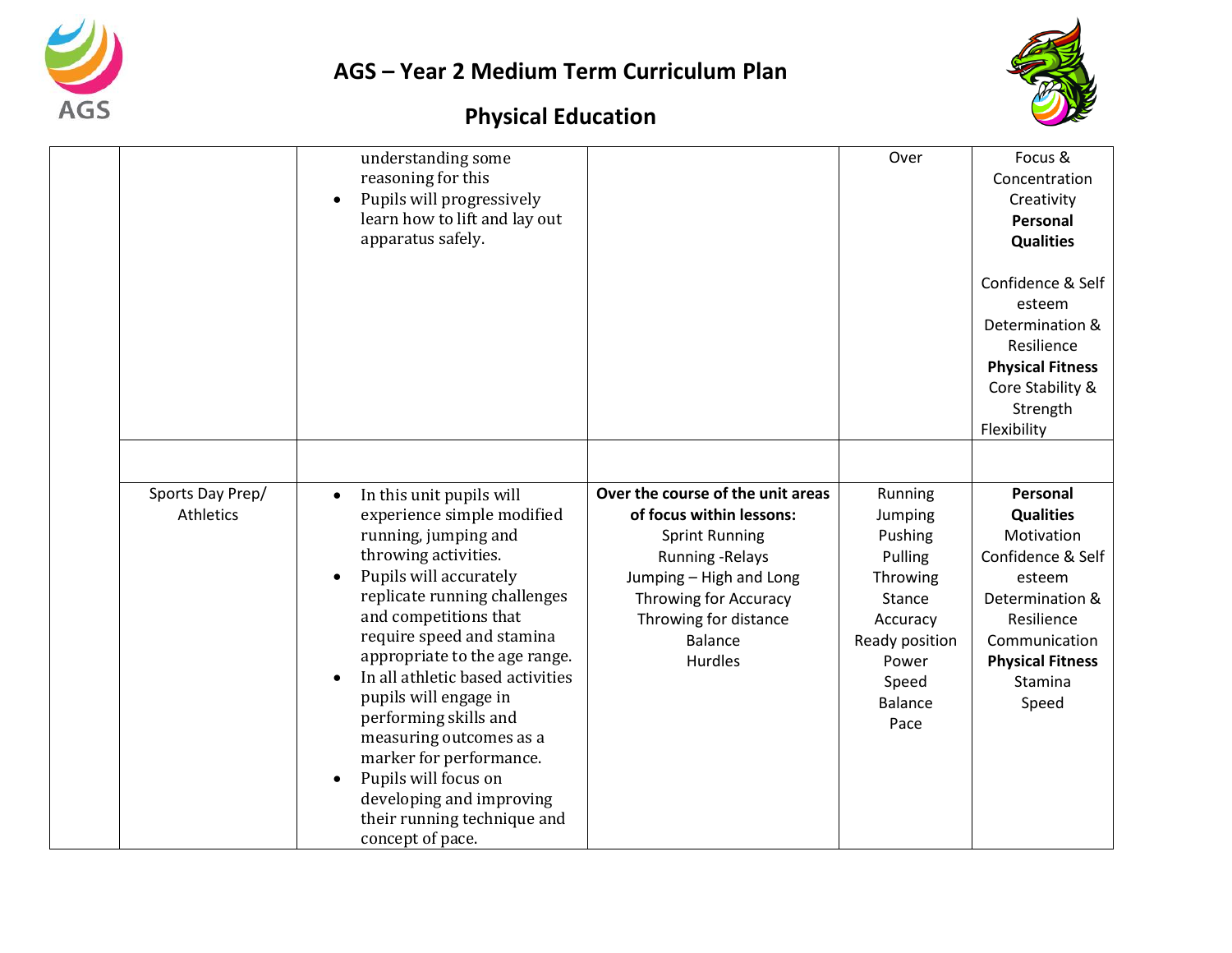



|                                   | Pupils will develop the ability<br>$\bullet$<br>to follow rules safely and<br>handle equipment correctly.<br>Pupils practice will culminate<br>$\bullet$<br>in a KS1 Sports day based on<br>all students competing at a<br>number of stations.                                                                                                                                                                           |                                                                                                                                                                                                                                                                                                       |                                                                                                                                                                                            |                                                                                                                                                                                                                                                                                                       |
|-----------------------------------|--------------------------------------------------------------------------------------------------------------------------------------------------------------------------------------------------------------------------------------------------------------------------------------------------------------------------------------------------------------------------------------------------------------------------|-------------------------------------------------------------------------------------------------------------------------------------------------------------------------------------------------------------------------------------------------------------------------------------------------------|--------------------------------------------------------------------------------------------------------------------------------------------------------------------------------------------|-------------------------------------------------------------------------------------------------------------------------------------------------------------------------------------------------------------------------------------------------------------------------------------------------------|
| Rugby                             | Pupils look to build on<br>$\bullet$<br>aspects of previous ball<br>games using invasion tactics<br>Catching and passing with<br>the concept of the ball going<br>backwards but running<br>forward<br>Pupils use the idea of<br>developing footwork and<br>balance to beat a defender<br>and run in to space.                                                                                                            | All focuses are dependent on<br>student ability.<br><b>Rugby</b><br>Evading opposition<br>Giving and receiving a pass<br>Maintain possession and moving<br>forward with the ball<br>Following basic rules/concepts of<br>rugby                                                                        | Catch<br>Pass<br>Space<br>Try<br>Target<br>Evasion<br>Step<br>Acceleration                                                                                                                 | <b>Physical</b><br><b>Competencies</b><br>Gross & Fine<br>motor skills<br>Personal<br><b>Qualities</b><br>Confidence & Self<br>esteem<br>& Strength                                                                                                                                                   |
| Benchball/Basketball/<br>handball | Pupils will look to develop<br>$\bullet$<br>knowledge of<br>basic/simplified ball games<br>such as benchball, handball<br>and basketball<br>TO develop the students<br>hand eye coordination<br>through either of the<br>activities<br>Pupils will look to maintain<br>possession of a moving ball in<br>pairs or small team.<br>Pupils will develop skills for<br>getting a ball towards a<br>target e.g. scoring zone. | Over the course of the unit areas<br>of focus within lessons:<br><b>Ball familiarization</b><br>Travelling with and without a ball<br><b>Attacking and Defending</b><br>Bouncing/Dribbling<br>Catching<br>Throwing<br><b>Movement and Spatial</b><br>Awareness<br>Passing<br><b>Rules and Scoring</b> | Underarm<br>Overarm<br>Chest pass<br>Control<br>Preparing<br><b>Bouncing</b><br>Catching<br>Throwing<br>Target<br>Movement<br>Positioning<br>Triangles<br><b>Chest Pass</b><br>Bounce pass | <b>Physical</b><br><b>Competencies</b><br>Gross & Fine<br>motor skills<br>Kinesthetic<br>Awareness<br>Balance &<br>Control<br><b>Cognitive skills</b><br><b>Decision Making</b><br>Problem Solving<br>Personal<br><b>Qualities</b><br>Determination &<br>Resilience<br>Responsibility &<br>Leadership |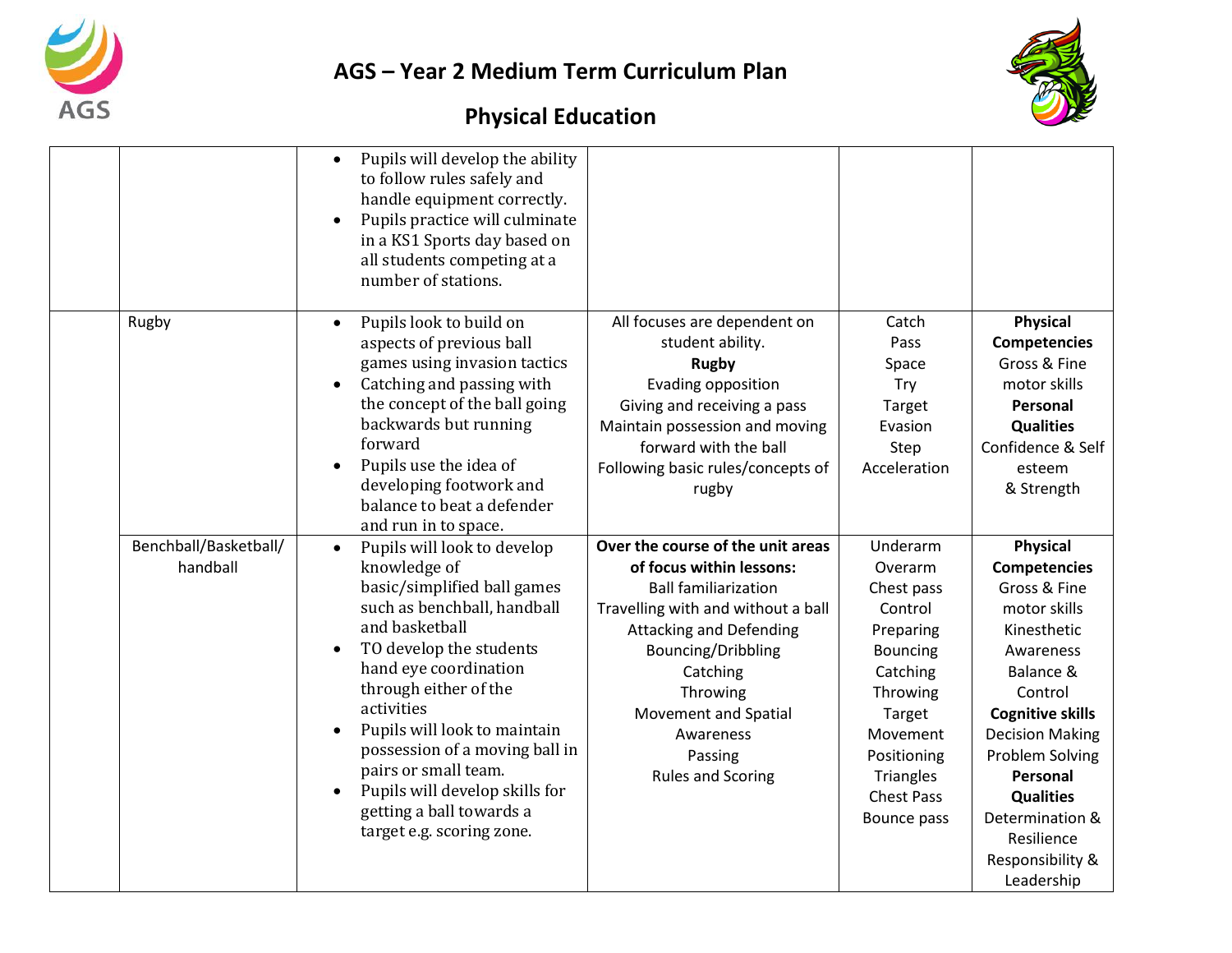



|  | Pupils will be introduced to                                                                                                                                                                    | Respect &               |
|--|-------------------------------------------------------------------------------------------------------------------------------------------------------------------------------------------------|-------------------------|
|  | the concepts of basic attack                                                                                                                                                                    | Tolerance               |
|  | and defense.                                                                                                                                                                                    | Communication           |
|  | Pupils will look at elements                                                                                                                                                                    | <b>Physical Fitness</b> |
|  | of teamwork in passing the                                                                                                                                                                      | Core Stability &        |
|  | ball.                                                                                                                                                                                           | Strength                |
|  | Body position and weight<br>transference will also be<br>developed in this unit<br>Students will be able to<br>continue to show progress in<br>hand eye coordination<br>regarding ball control, |                         |
|  | individually, with a partner                                                                                                                                                                    |                         |
|  | and in small groups.                                                                                                                                                                            |                         |

|  | Net games | Activities will develop<br>students hand eye<br>coordination using a racket<br>and targets of varying heights<br>and distances.<br>Students should be able to<br>show progress in<br>coordination and control<br>with a range of objects, (soft<br>balls, balloons, shuttles).<br>Student will be able to work<br>individually/pairs/or in<br>groups | Over the course of the unit areas<br>of focus within lessons:<br>Keeping an object off of the floor<br>Serving an object over a net<br>Receiving an object from height<br>Developing a rally<br>Using an extension of the arm or<br>hand | Racquet<br>Rally<br>Contact<br>Height<br><b>Distance</b><br>Balance<br>Underarm<br>Overarm | Physical<br><b>Competencies</b><br>Gross & Fine motor<br>skills<br>Coordination &<br>Fluency |
|--|-----------|------------------------------------------------------------------------------------------------------------------------------------------------------------------------------------------------------------------------------------------------------------------------------------------------------------------------------------------------------|------------------------------------------------------------------------------------------------------------------------------------------------------------------------------------------------------------------------------------------|--------------------------------------------------------------------------------------------|----------------------------------------------------------------------------------------------|
|--|-----------|------------------------------------------------------------------------------------------------------------------------------------------------------------------------------------------------------------------------------------------------------------------------------------------------------------------------------------------------------|------------------------------------------------------------------------------------------------------------------------------------------------------------------------------------------------------------------------------------------|--------------------------------------------------------------------------------------------|----------------------------------------------------------------------------------------------|